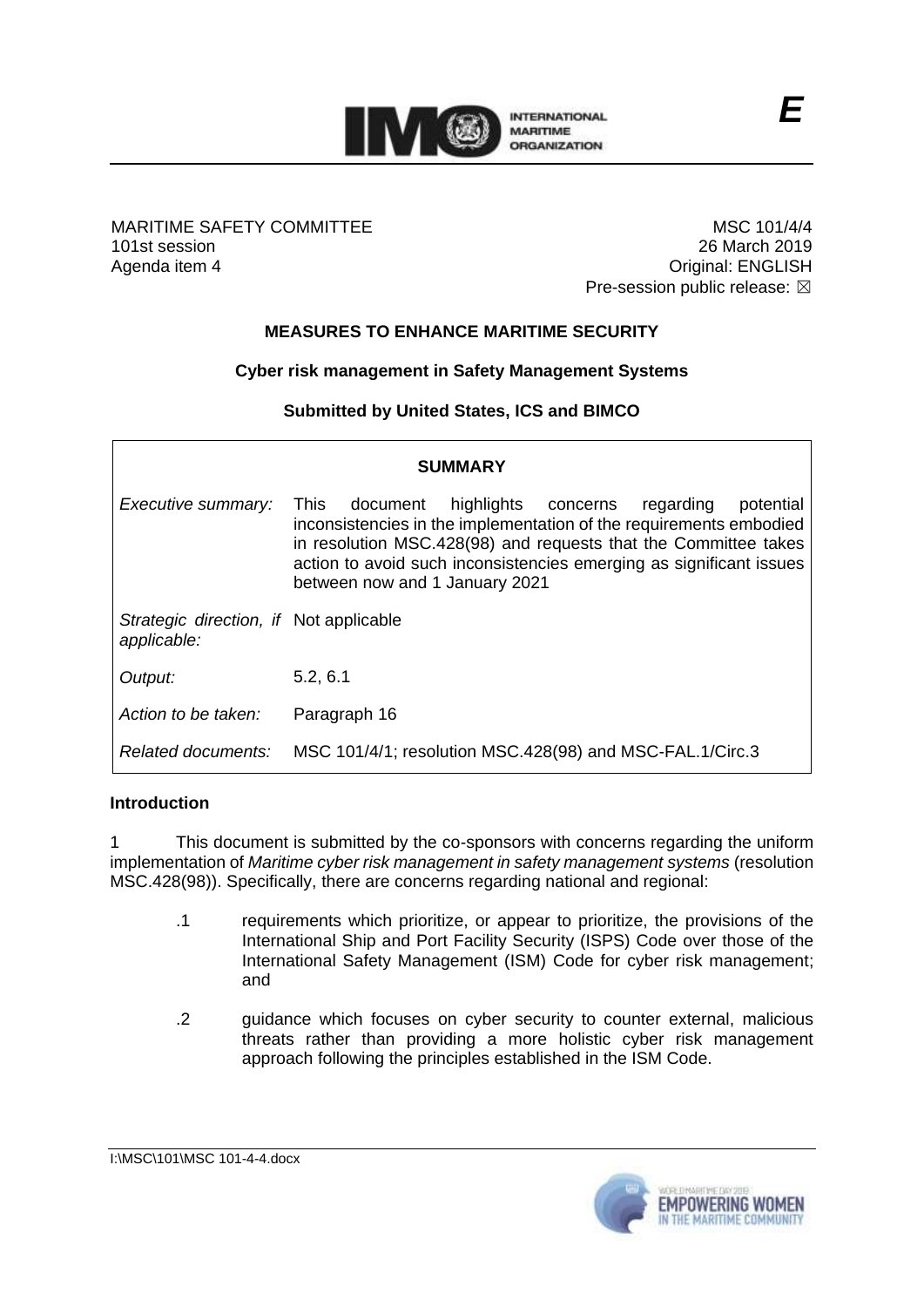## **Background**

- 2 Resolution MSC.428(98):
	- .1 recalls the purpose and objectives of the ISM Code;
	- .2 establishes a clear link between continuous improvement of approved safety management systems and incorporation of cyber risk management by companies; and
	- .3 encourages Administrations to ensure that cyber risks are appropriately addressed in safety management systems no later than the first annual verification of the company's Document of Compliance (DoC) after 1 January 2021.
- 3 The *Guidelines on maritime cyber risk management* (MSC-FAL.1/Circ.3) state:

"2.1.4 ……Effective cyber risk management should consider both kinds of threat [malicious actions and unintended consequences of benign actions]."

4 Section 3 of MSC-FAL.1/Circ.3 provides the elements of effective cyber risk management, in particular: identify, protect, detect, respond and recover. These elements apply regardless of whether a cyber incident is the result of malicious action or is an unintended consequence of more benign actions.

5 The ISPS Code requires companies to take appropriate measures on all ships to identify and assess threats, and prevent and recover from security incidents (sections 7 to 9 of part A of the ISPS Code). The focus of the ISPS Code is on physical security threats and associated protective measures. However, paragraph 8.3 of non-mandatory part B of the ISPS Code refers to "computer systems and networks" as elements on board or within the ship which should be addressed in the context of ship security assessments and prevention of unauthorized access.

#### **Discussion**

6 For the shipping industry, resolution MSC.428(98) established a clear intent that the regulatory requirements of the Organization for cyber risk management were embodied in the provisions of SOLAS chapter IX and the ISM Code. Administrations are expected to clarify and enforce this intent.

7 Effective management of cyber risks by companies, in accordance with the international regulatory requirements, is understood to be demonstrated by:

- .1 evidence of the continuous improvement of approved safety management systems conforming to the requirements of the ISM Code to take into account cyber risks; and
- .2 implementation of policies and procedures for effective cyber risk management.

The proper management of cyber risks is expected to be verified by Administrations during the first annual review of a company's DoC following 1 January 2021.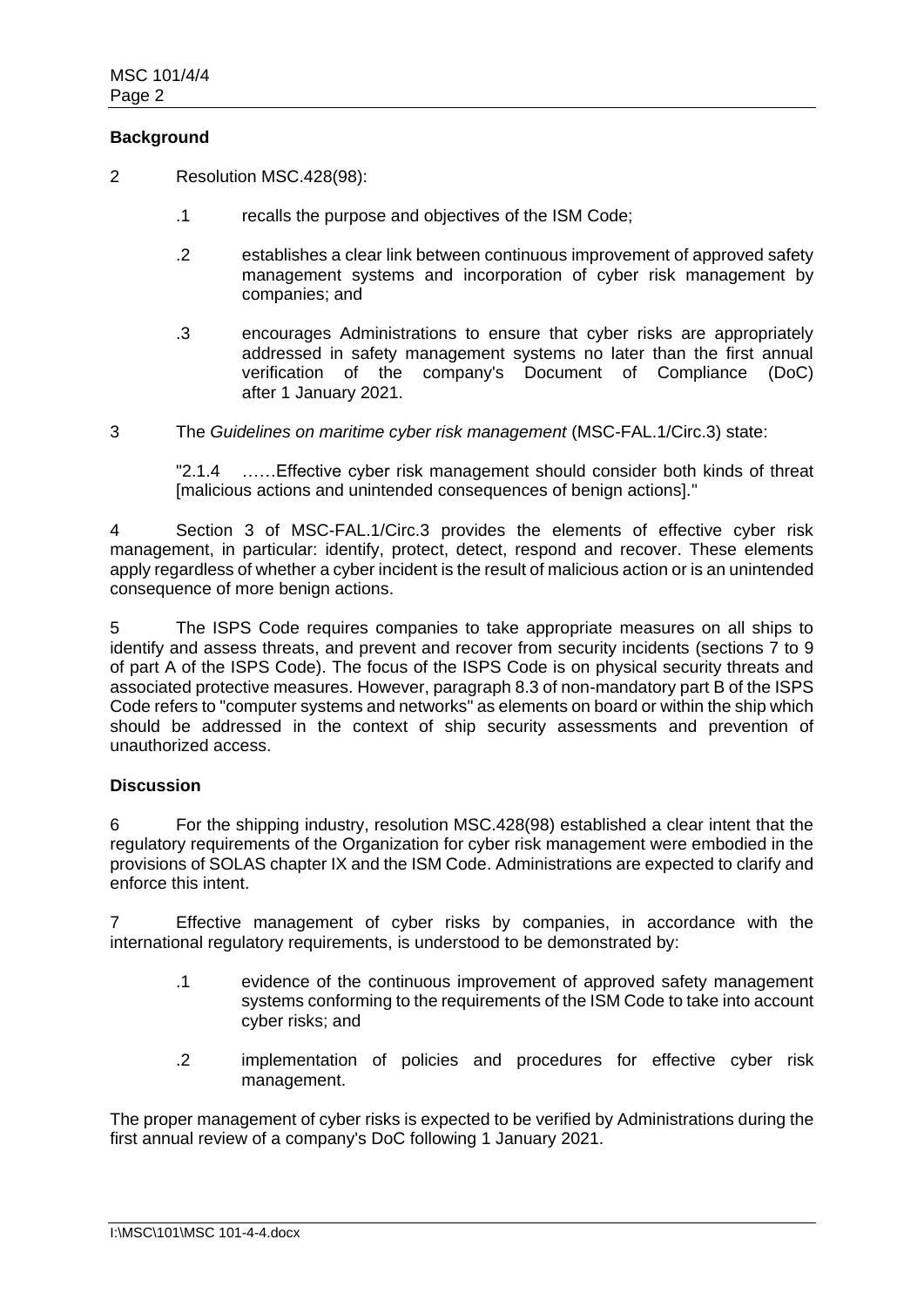8 The ISM Code provides a comprehensive framework for addressing cyber risks affecting the safe and environmentally sound operation of ships. The provisions for approval and auditing of company safety management systems allow for greater responsiveness to emerging cyber risks identified by the company.

9 The ISPS Code is focused on responding to external threats, malicious actions and physical security, and in this respect provides an incomplete framework for effective cyber risk management as outlined in paragraph 2.1.4 of MSC-FAL.1/Circ.3. Moreover, changes to the approved ship security plan require approval by the Administration. This reduces the responsiveness of companies to newly identified cyber risks, and introduces a potentially significant and frequent administrative burden for Administrations.

10 The co-sponsors consider the intent of resolution MSC.428(98) to be very clear on what is required of companies complying with SOLAS chapter IX and the ISM Code.

11 Consequently, it is with concern that the co-sponsors have become aware of potential inconsistencies in national and regional approaches to implementation; specifically, requirements and guidance on cyber risk management focused on the security objectives of the ISPS Code. The co-sponsors consider such requirements and guidance encouraging the establishment of separate cyber security management systems to be inconsistent with the intent of resolution MSC.428(98). Such approaches have the potential to introduce:

- .1 gaps and inflexibility in company approaches to cyber risk which will undermine the Organization's intent to require effective cyber risk management; or
- .2 an increased administrative burden for companies as cyber risk management would need to be addressed separately, and in parallel, in both approved safety management systems and approved ship security plans for it to be considered effective. This also risks documentary inconsistencies between the content of safety management systems and ships' security plans; and
- .3 an increased administrative burden for Administrations required to approve changes to approved ship security plans.

12 In addition, the co-sponsors consider that having requirements for cyber risk management linked to both the ISM Code and the ISPS Code is unnecessary and problematic. Both the functional objectives of the ISM Code and the functional requirements of part A of the ISPS Code can be achieved by:

- .1 implementing an approach to cyber risk management which incorporates the elements of effective cyber risk management (section 3 of MSC-FAL.1/Circ.3). This will address both malicious actions and unintended consequences of more benign actions; and
- .2 adopting recognized procedural and technical protection measures for operational technology (OT), information technology (IT) and network infrastructure. Industry standards, class requirements or recommended practices, and Administration policies should provide guidance on recommended measures to integrate effective cyber risk management into the company's safety management regime. An example, recommended by the co-sponsors, is the Industry Guidelines on cyber security on board ships, version 3 (MSC 101/4/1).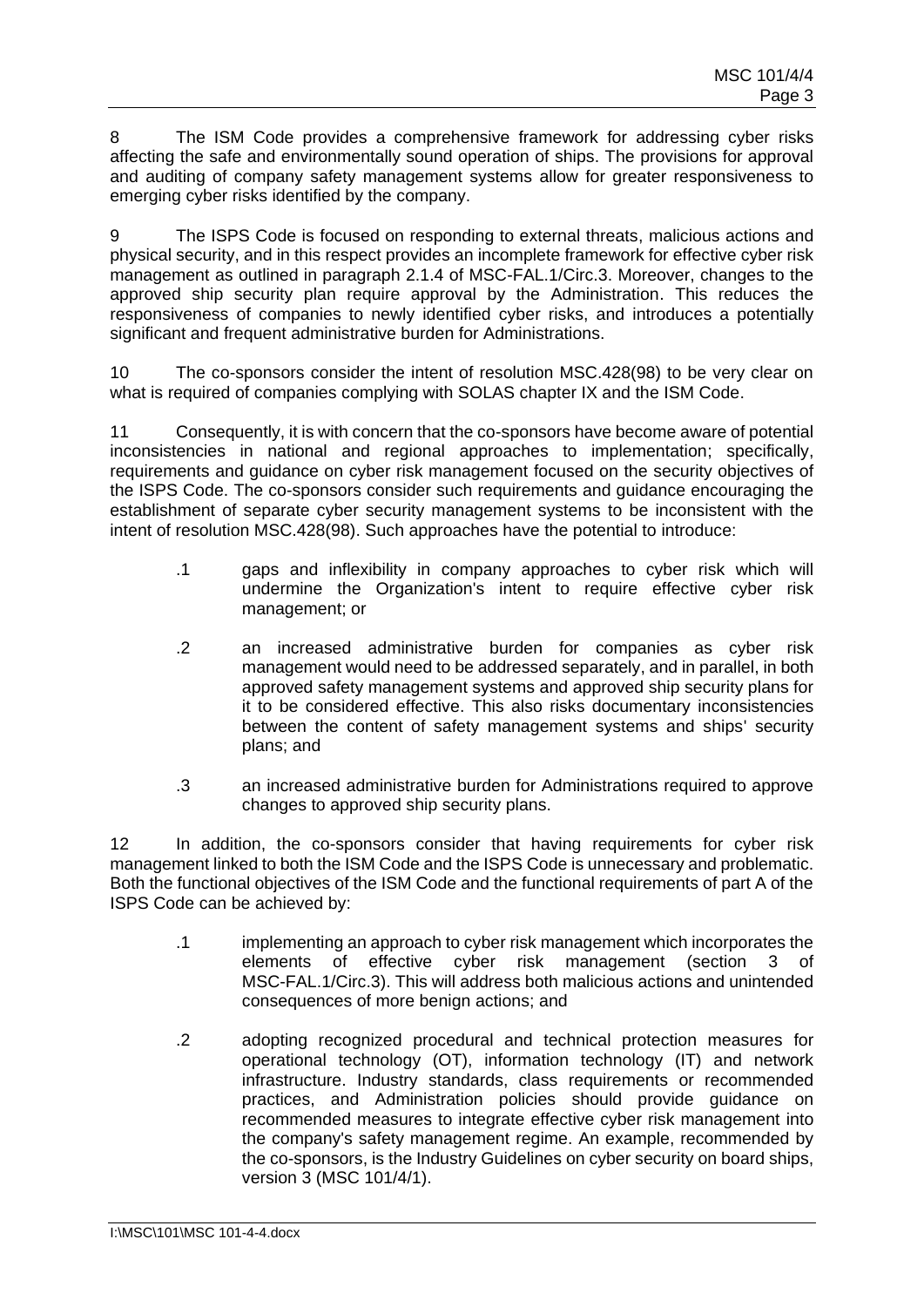13 Notwithstanding, the co-sponsors recognize that information, assessments and measures required by SOLAS chapter XI-2 and part A of the ISPS Code are relevant and necessary to support effective cyber risk management:

- .1 Physical security is a procedural protective measure necessary to support at least the protect element described in section 3 of MSC-FAL.1/Circ.3. In particular, the prevention of unauthorized physical access to the ship and OT, IT and network infrastructure therein. In this regard, the identification and protection of restricted areas required as part of the ship security assessment (SSA) and ship security plan (SSP) required by SOLAS chapter XI-2 and part A of the ISPS Code should take into account the accessibility of OT, IT and network infrastructure. This means that compliance with the provisions of resolution MSC.428(98) may require consequential work by companies on the designation and protection of additional restricted areas; and
- .2 Assessments of security threats as a functional requirement of part A of the ISPS Code should be considered relevant to the development of policies and procedures to meet the functional objectives of the ISM Code with regard to identification of security threats which may impact on the safe operation of ships and protection of the environment.

14 Port State control activities related to a failure to properly implement cyber risk management elements of an approved Safety Management System should follow IMO resolution A.1119(30) on *Procedures for port state control, 2017,* appendix 8, *Guidelines for port state control related to the ISM Code*.

#### **Proposal**

15 With a view to ensuring consistent implementation of the requirements of the Organization with respect to cyber risk management, and avoiding the potential difficulties outlined in paragraph 11, the co-sponsors propose that the Committee:

- .1 reaffirms that Administrations are encouraged to ensure that cyber risks are appropriately addressed in approved safety management systems conforming to the requirements of SOLAS chapter IX and the ISM Code. After the first annual verification of the DoC after 1 January 2021, an endorsed DoC and Safety Management Certificate should be taken as demonstrating that cyber risks have been appropriately addressed by the company;
- .2 recognizes that certain provisions of SOLAS chapter XI-2 and part A of the ISPS Code support effective cyber risk management (see paragraph 13), however, these provisions should not be considered as requiring a company to establish a separate cyber security management system operating in parallel with the company safety management system; and
- .3 encourages Administrations to engage with other national and regional authorities to explain the Organization's requirements for cyber risk management by companies.